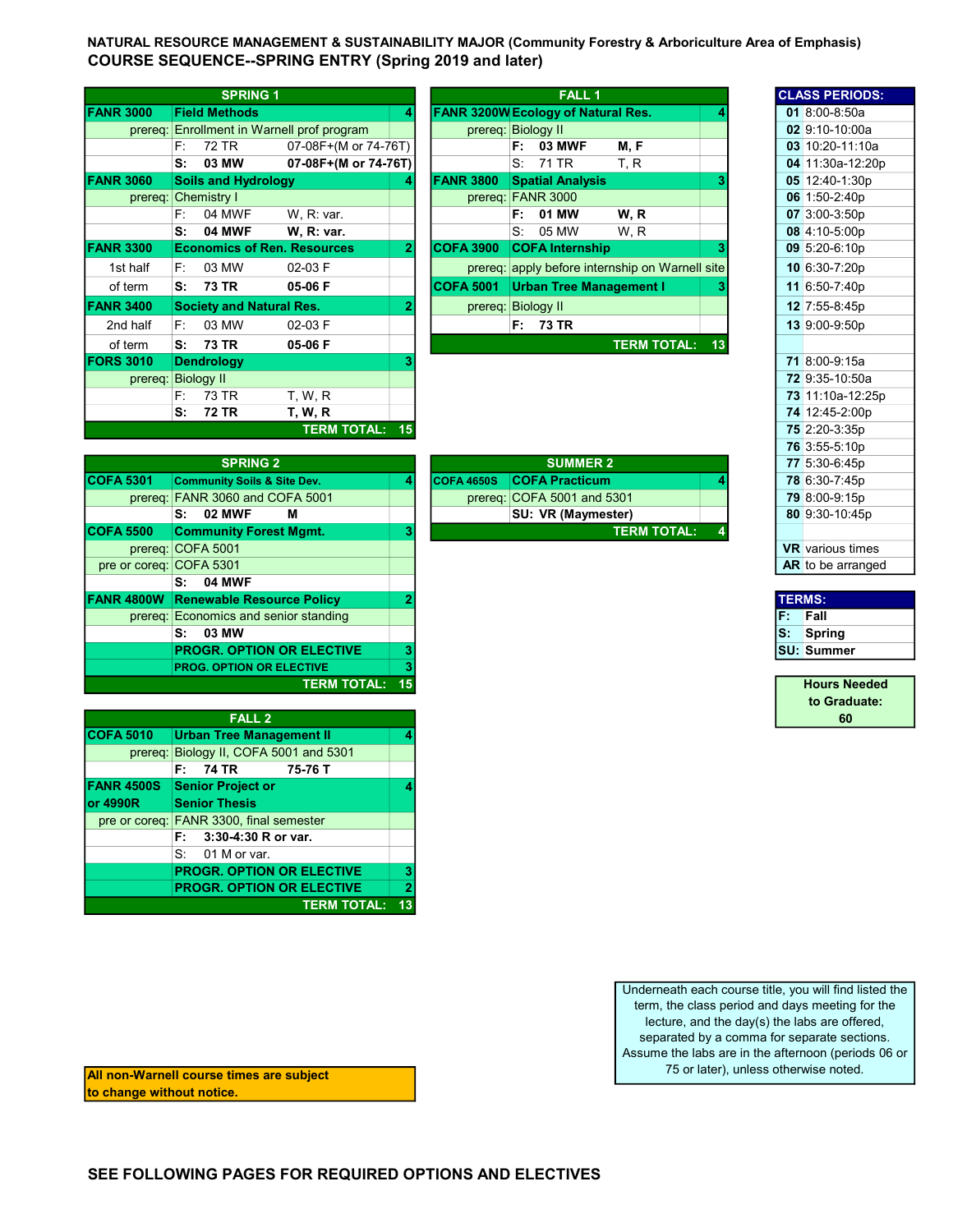## NATURAL RESOURCE MANAGEMENT & SUSTAINABILITY MAJOR (Community Forestry & Arboriculture Area of Emphasis) COURSE SEQUENCE--SPRING ENTRY (continued)

## **OPTIONS & ELECTIVES:**

|                  | <b>COMPUTER PROGRAMMING OPTION</b>      |   |                  | <b>COFA Electives (9 hours, continued)</b>       |  | $02$ 9:10-10:00a  |
|------------------|-----------------------------------------|---|------------------|--------------------------------------------------|--|-------------------|
| <b>CSCI 1301</b> | <b>Intro to Computing</b>               | 4 | <b>FORS 4530</b> | <b>Wood Properties &amp; Utiliz</b>              |  | $03 10:20-11:10a$ |
|                  | prereq: Precalculus                     |   |                  | prereq: Enrollment in Warnell prof program       |  | 04 11:30a-12:20   |
|                  | 72, 73, 74, or 75 TR*<br>F.             |   |                  | F: 71 TR                                         |  | 05 12:40-1:30p    |
|                  | 72, 73, 74, or 75 TR*<br>s:             |   | <b>FORS 5760</b> | <b>Forest Products Marketing</b>                 |  | 06 1:50-2:40p     |
|                  | SU: also offered                        |   |                  | prereq: Enrollment in Warnell prof program       |  | $07$ 3:00-3:50p   |
|                  | Amany labs are offered at various times |   | even years       | F: 73 TR                                         |  | 08 4:10-5:00p     |
| <b>CSCI 1360</b> | <b>Informatics &amp; Data Analytics</b> | 4 |                  | <b>GEOG 3630 Intro to Urban Geography</b>        |  | $09$ 5:20-6:10p   |
|                  | prereq: Precalculus                     |   |                  | prereg: GEOG 1101                                |  | 10 6:30-7:20p     |
|                  | S: 76 TR<br>08 W                        |   |                  | <b>GEOG 4375 GIS Applications in Ag</b>          |  | 11 6:50-7:40p     |
| <b>CSCI 2150</b> | <b>Intro to Computational Science</b>   | 4 |                  | prereq: FANR 3060                                |  | 12 7:55-8:45p     |
|                  | prereq: Precalculus                     |   |                  | <b>GEOG 4385S Community GIS</b>                  |  | 13 9:00-9:50p     |
| even years       | 08 MW or 73 TR<br>S: 72 TR              |   |                  | prereq: GEOG 4370 or 3510                        |  |                   |
| <b>FANR 4700</b> | <b>Computational Plant Science</b>      | 3 |                  | <b>GEOG 4630 Advanced Urban Geography</b>        |  | 71 8:00-9:15a     |
|                  | prereq: STAT 2000 or BIOS 2010          |   |                  | prereq: GEOG 3630                                |  | 72 9:35-10:50a    |
|                  | <b>AR</b><br>S:                         |   |                  | <b>GEOG 4631 Race, Inequality, &amp; US City</b> |  | 73 11:10a-12:25   |
|                  |                                         |   |                  |                                                  |  |                   |

## COFA Electives (9 hours)

| <b>AAEC 3980</b> |                   | <b>Intro to Agribusiness Mgmt</b>               | 3 |                  | coreg: GEOG 3630                                                                                                      |                |             | 76 3:55-5:10p           |
|------------------|-------------------|-------------------------------------------------|---|------------------|-----------------------------------------------------------------------------------------------------------------------|----------------|-------------|-------------------------|
|                  |                   | prereq: AAEC 2580 or ECON 2106                  |   |                  | <b>GEOG 4633 Urban Political Ecology</b>                                                                              | 3              |             | 77 5:30-6:45p           |
| <b>AAEC 4040</b> |                   | <b>Statistics for Agribus Mgmt</b>              | 4 |                  | prereg: GEOG 3630                                                                                                     |                |             | 78 6:30-7:45p           |
|                  |                   | prereq: STAT 2000 and AAEC 3020                 |   |                  | <b>GEOG 4660 Urban and Regional Dev</b>                                                                               | 3              |             | 79 8:00-9:15p           |
| <b>AAEC 4980</b> |                   | <b>Agribusiness Management</b>                  | 3 |                  | prereg: GEOG 1101                                                                                                     |                |             | 80 9:30-10:45p          |
|                  |                   | pre or coreq: ACCT 2101, Finance, and Marketing |   | <b>HIST 3170</b> | <b>History of American Cities</b>                                                                                     | 3              |             |                         |
| <b>ACCT 2101</b> |                   | <b>Accounting I</b>                             | 3 | prereq: none     |                                                                                                                       |                |             | <b>VR</b> various times |
|                  | prereq: none      |                                                 |   | <b>HORT 3450</b> | <b>Residential Design</b>                                                                                             | 3              |             | AR to be arrange        |
| <b>ACCT 2102</b> |                   | <b>Accounting II</b>                            | 3 | prereq: none     |                                                                                                                       |                |             |                         |
|                  |                   | prereq: ACCT 2101                               |   |                  | <b>HORT 4030S Sust Community Food Prod</b>                                                                            | 3              |             | <b>TERMS:</b>           |
| <b>CVLE 4770</b> |                   | <b>Urban Infrastructure Systems</b>             | 3 |                  | prereq: Biology I                                                                                                     |                | F.          | Fall                    |
|                  |                   | prereq: ENVE 3410 or 4435                       |   |                  | <b>HORT 4090 Landscape Horticulture</b>                                                                               | 3              | $S^{\perp}$ | Spring                  |
|                  |                   | <b>ECOL 3770S</b> Urban Ecology                 | 3 | prereq: none     |                                                                                                                       |                |             | <b>SU: Summer</b>       |
|                  |                   | prereq: ECOL 3500                               |   |                  | <b>HORT 4095S GPS/GIS Apps / Landsc Mgrs</b>                                                                          | 3              |             |                         |
| <b>ECON 4010</b> |                   | <b>Intermediate Microeconomics</b>              | 3 |                  | prereq: HORT 2000                                                                                                     |                |             | <b>Hours Neede</b>      |
|                  |                   | prereq: ECON 2105, 2106, and Calculus           |   |                  | <b>HORT 4440S Environmental Physiology</b>                                                                            | 4              |             | to Graduate             |
| <b>ECON 4150</b> |                   | <b>Environmental Economics</b>                  | 3 |                  | prereq: Chemistry I, Biology I, & Biology II                                                                          |                |             | 60                      |
|                  |                   | prereq: ECON 4010                               |   | <b>JURI 4790</b> | <b>Land Use Planning</b>                                                                                              | $2 - 3$        |             |                         |
| <b>ECON 4160</b> |                   | <b>Urban Economics</b>                          | 3 | prereq: none     |                                                                                                                       |                |             |                         |
|                  |                   | prereq: ECON 4010                               |   | <b>LAND 3410</b> | <b>Plants of the South</b>                                                                                            | 3              |             |                         |
| <b>EDES 4270</b> |                   | <b>Envir Design Uses of GIS</b>                 | 3 | prereq: none     |                                                                                                                       |                |             |                         |
|                  |                   | prereq: EDES 3230                               |   | <b>LAND 4120</b> | <b>Designing Healthy Places</b>                                                                                       | 3              |             |                         |
| <b>EDES 4640</b> |                   | <b>History of Urban Planning</b>                | 3 | prereq: none     |                                                                                                                       |                |             |                         |
|                  |                   | prereq: LAND 2510 and 2520                      |   | <b>LAND 4360</b> | <b>Applied Landscape Ecology</b>                                                                                      | 3              |             |                         |
| <b>EDES 4650</b> |                   | <b>City Planning</b>                            | 3 |                  | prereq: LAND 2310                                                                                                     |                |             |                         |
|                  | prereq: none      |                                                 |   | <b>LAND 4370</b> | <b>Appl Landscape Construct</b>                                                                                       | $\overline{2}$ |             |                         |
| <b>ENTO 3740</b> |                   | <b>Insect Pest Management</b>                   | 4 |                  | coreg: LAND 2320                                                                                                      |                |             |                         |
|                  |                   | coreq: Biology II                               |   |                  | <b>MGMT 3001 Principles of Management</b>                                                                             |                |             |                         |
|                  | <b>ENTO 4500E</b> | <b>Biological Control</b>                       | 3 |                  | prereq: Acctg I & (MIST 2090 or CSCI 1100)                                                                            |                |             |                         |
|                  |                   | prereq: Biology I and II                        |   | <b>POLS 4640</b> | <b>Urban Politics</b>                                                                                                 | 3              |             |                         |
| <b>ENTO 4740</b> |                   | <b>Integrated Pest Management</b>               | 3 |                  | prereq: POLS 1101                                                                                                     |                |             |                         |
|                  |                   | prereq: Biology II                              |   |                  | <b>POLS 4645E Applied Civic Engagement</b>                                                                            | 3              |             |                         |
| <b>ENTR 5500</b> |                   | <b>Intro to Entrepreneurship</b>                | 3 |                  | prereq: POLS 1101                                                                                                     |                |             |                         |
|                  |                   | prereq: ECON 2105, 2106, or Accounting I        |   | <b>PRTM 4400</b> | <b>Park Management</b>                                                                                                | 3              |             |                         |
| <b>FANR 4220</b> |                   | <b>Restoration Ecology</b>                      | 3 |                  | prereq: FANR 1100 or 3400                                                                                             |                |             |                         |
|                  |                   | prereq: FANR 3200W or ECOL 3500                 |   |                  | S: 73 TR                                                                                                              |                |             |                         |
|                  | even years        | 74 TR<br>lS:                                    |   | <b>PRTM 5900</b> | <b>Ecotourism &amp; Sust Dev</b>                                                                                      | 3              |             |                         |
| <b>FORS 4210</b> |                   | <b>Forest Health and Protection</b>             | 3 |                  | prereq: FANR 3400                                                                                                     |                |             |                         |
|                  |                   | prereq: Biology II                              |   |                  | F: I<br><b>72 TR</b>                                                                                                  |                |             |                         |
|                  |                   | <b>05 MWF</b><br>06 F<br>s:                     |   |                  | or other, advisor-approved course                                                                                     |                |             |                         |
|                  |                   | or other, advisor-approved course               |   |                  | <b>Allen and the state of the state of the state of the state of the state of the state of the state of the state</b> |                |             |                         |

|              | <b>IS &amp; ELECTIVES:</b>                         |   |                        |                                                   |    | 01 8:00-8:50a           |
|--------------|----------------------------------------------------|---|------------------------|---------------------------------------------------|----|-------------------------|
|              | <b>JTER PROGRAMMING OPTION</b>                     |   |                        | <b>COFA Electives (9 hours, continued)</b>        |    | 02 9:10-10:00a          |
| 301          | <b>Intro to Computing</b>                          | 4 |                        | <b>FORS 4530 Wood Properties &amp; Utiliz</b>     |    | $03 10:20-11:10a$       |
|              | prereq: Precalculus                                |   |                        | prereq: Enrollment in Warnell prof program        |    | 04 11:30a-12:20p        |
|              | 72, 73, 74, or 75 TR*<br>F:                        |   |                        | F: 71 TR                                          |    | 05 12:40-1:30p          |
|              | s:<br>72, 73, 74, or 75 TR*                        |   | <b>FORS 5760</b>       | <b>Forest Products Marketing</b><br>3             |    | 06 1:50-2:40p           |
|              | SU: also offered                                   |   |                        | prereq: Enrollment in Warnell prof program        |    | 07 3:00-3:50p           |
|              | labs are offered at various times                  |   | even years $ F: 73 TR$ |                                                   |    | 08 4:10-5:00p           |
| 360          | <b>Informatics &amp; Data Analytics</b>            | 4 |                        | 3<br>GEOG 3630 Intro to Urban Geography           |    | 09 5:20-6:10p           |
|              | prereq: Precalculus                                |   |                        | prereq: GEOG 1101                                 |    | 10 6:30-7:20p           |
|              | 08 W<br><b>76 TR</b><br>s:                         |   |                        | GEOG 4375 GIS Applications in Ag<br>4             |    | 11 6:50-7:40p           |
| 150          | <b>Intro to Computational Science</b>              | 4 |                        | prereq: FANR 3060                                 |    | 12 7:55-8:45p           |
|              |                                                    |   |                        | <b>GEOG 4385S Community GIS</b><br>3              |    | 13 9:00-9:50p           |
|              | prereq: Precalculus                                |   |                        |                                                   |    |                         |
| years        | 72 TR<br>08 MW or 73 TR<br>S:                      |   |                        | prereq: GEOG 4370 or 3510                         |    |                         |
| 700          | <b>Computational Plant Science</b>                 | 3 |                        | 3<br>GEOG 4630 Advanced Urban Geography           |    | 71 8:00-9:15a           |
|              | prereq: STAT 2000 or BIOS 2010                     |   |                        | prereq: GEOG 3630                                 |    | 72 9:35-10:50a          |
|              | s:<br><b>AR</b>                                    |   |                        | 3<br>GEOG 4631 Race, Inequality, & US City        |    | 73 11:10a-12:25p        |
|              |                                                    |   |                        | prereq: GEOG 3630                                 |    | 74 12:45-2:00p          |
|              | Electives (9 hours)                                |   |                        | 3<br><b>GEOG 4632   Urban Social Movements</b>    |    | 75 2:20-3:35p           |
| 980          | <b>Intro to Agribusiness Mgmt</b>                  | 3 |                        | coreg: GEOG 3630                                  |    | 76 3:55-5:10p           |
|              | prereq: AAEC 2580 or ECON 2106                     |   |                        | <b>GEOG 4633 Urban Political Ecology</b><br>3     |    | 77 5:30-6:45p           |
| 040          | <b>Statistics for Agribus Mgmt</b>                 | 4 |                        | prereq: GEOG 3630                                 |    | 78 6:30-7:45p           |
|              | prereq: STAT 2000 and AAEC 3020                    |   |                        | GEOG 4660 Urban and Regional Dev<br>3             |    | 79 8:00-9:15p           |
| 980          | <b>Agribusiness Management</b>                     | 3 |                        | prereq: GEOG 1101                                 |    | 80 9:30-10:45p          |
|              | coreq: ACCT 2101, Finance, and Marketing           |   | <b>HIST 3170</b>       | <b>History of American Cities</b><br>3            |    |                         |
| 101          | <b>Accounting I</b>                                | 3 | prereq:   none         |                                                   |    | <b>VR</b> various times |
| prereq: none |                                                    |   |                        | <b>HORT 3450 Residential Design</b><br>3          |    | AR to be arranged       |
| 102          | <b>Accounting II</b>                               | 3 | prereq: none           |                                                   |    |                         |
|              | prereq: ACCT 2101                                  |   |                        | <b>HORT 4030S Sust Community Food Prod</b><br>3   |    | <b>TERMS:</b>           |
| 770          | <b>Urban Infrastructure Systems</b>                | 3 |                        | prereq: Biology I                                 | F. | Fall                    |
|              | prereq: ENVE 3410 or 4435                          |   | <b>HORT 4090</b>       | <b>Landscape Horticulture</b><br>3                | s: | <b>Spring</b>           |
| <b>770S</b>  | <b>Urban Ecology</b>                               | 3 | prereq: none           |                                                   |    | <b>SU: Summer</b>       |
|              | prereq: ECOL 3500                                  |   |                        | <b>HORT 4095S GPS/GIS Apps / Landsc Mgrs</b><br>3 |    |                         |
| 1010         | <b>Intermediate Microeconomics</b>                 | 3 |                        | prereq: HORT 2000                                 |    | <b>Hours Needed</b>     |
|              | prereq: ECON 2105, 2106, and Calculus              |   |                        | <b>HORT 4440S Environmental Physiology</b><br>4   |    | to Graduate:            |
| 1150         | <b>Environmental Economics</b>                     | 3 |                        | prereq: Chemistry I, Biology I, & Biology II      |    | 60                      |
|              | prereq: ECON 4010                                  |   | <b>JURI 4790</b>       | <b>Land Use Planning</b><br>$2 - 3$               |    |                         |
| 1160         | <b>Urban Economics</b>                             | 3 | prereq: none           |                                                   |    |                         |
|              | prereq: ECON 4010                                  |   | <b>LAND 3410</b>       | <b>Plants of the South</b><br>3                   |    |                         |
| 270          | <b>Envir Design Uses of GIS</b>                    | 3 | prereq: none           |                                                   |    |                         |
|              | prereq: EDES 3230                                  |   |                        | 3<br><b>LAND 4120 Designing Healthy Places</b>    |    |                         |
|              |                                                    | 3 |                        |                                                   |    |                         |
| 640          | <b>History of Urban Planning</b>                   |   | prereq: none           | <b>LAND 4360 Applied Landscape Ecology</b><br>3   |    |                         |
| 650          | prereq: LAND 2510 and 2520<br><b>City Planning</b> | 3 |                        | prereq: LAND 2310                                 |    |                         |
|              |                                                    |   |                        | $\overline{2}$                                    |    |                         |
| prereq: none |                                                    |   |                        | <b>LAND 4370 Appl Landscape Construct</b>         |    |                         |
| 740ء         | <b>Insect Pest Management</b>                      | 4 |                        | coreq: LAND 2320                                  |    |                         |
|              | coreg: Biology II                                  |   |                        | <b>MGMT 3001 Principles of Management</b><br>3    |    |                         |
| 500E         | <b>Biological Control</b>                          | 3 |                        | prereq: Acctg I & (MIST 2090 or CSCI 1100)        |    |                         |
|              | prereq: Biology I and II                           |   |                        | <b>POLS 4640 Urban Politics</b><br>3              |    |                         |
| 1740         | <b>Integrated Pest Management</b>                  | 3 |                        | prereq: POLS 1101                                 |    |                         |
|              | prereq: Biology II                                 |   |                        | <b>POLS 4645E Applied Civic Engagement</b><br>3   |    |                         |
| 500          | <b>Intro to Entrepreneurship</b>                   | 3 |                        | prereq: POLS 1101                                 |    |                         |
|              | prereq: ECON 2105, 2106, or Accounting I           |   |                        | 3<br><b>PRTM 4400 Park Management</b>             |    |                         |
| 220          | <b>Restoration Ecology</b>                         | 3 |                        | prereq: FANR 1100 or 3400                         |    |                         |
|              | prereq: FANR 3200W or ECOL 3500                    |   |                        | S: 73 TR                                          |    |                         |
| years        | S:<br>74 TR                                        |   | <b>PRTM 5900</b>       | 3<br><b>Ecotourism &amp; Sust Dev</b>             |    |                         |
| <b>210</b>   | <b>Forest Health and Protection</b>                | 3 |                        | prereq: FANR 3400                                 |    |                         |
|              | prereq: Biology II                                 |   |                        | F: 72 TR                                          |    |                         |
|              | <b>05 MWF</b><br>06 F<br>s:                        |   |                        | or other, advisor-approved course                 |    |                         |

All non-Warnell course times are subject to change without notice.

| <b>CLASS PERIODS:</b>   |  |  |  |  |  |  |  |
|-------------------------|--|--|--|--|--|--|--|
| $018:00-8:50a$          |  |  |  |  |  |  |  |
| 02 9:10-10:00a          |  |  |  |  |  |  |  |
| 03 10:20-11:10a         |  |  |  |  |  |  |  |
| 04 11:30a-12:20p        |  |  |  |  |  |  |  |
| 05 12:40-1:30p          |  |  |  |  |  |  |  |
| 06 1:50-2:40p           |  |  |  |  |  |  |  |
| 07 3:00-3:50p           |  |  |  |  |  |  |  |
| 08 4:10-5:00p           |  |  |  |  |  |  |  |
| 09 5:20-6:10p           |  |  |  |  |  |  |  |
| 10 6:30-7:20p           |  |  |  |  |  |  |  |
| 11 6:50-7:40p           |  |  |  |  |  |  |  |
| 12 7:55-8:45p           |  |  |  |  |  |  |  |
| 13 9:00-9:50p           |  |  |  |  |  |  |  |
|                         |  |  |  |  |  |  |  |
| 71 8:00-9:15a           |  |  |  |  |  |  |  |
| <b>72</b> 9:35-10:50a   |  |  |  |  |  |  |  |
| 73 11:10a-12:25p        |  |  |  |  |  |  |  |
| 74 12:45-2:00p          |  |  |  |  |  |  |  |
| 75 2:20-3:35p           |  |  |  |  |  |  |  |
| 76 3:55-5:10p           |  |  |  |  |  |  |  |
| 77 5:30-6:45p           |  |  |  |  |  |  |  |
| 78 6:30-7:45p           |  |  |  |  |  |  |  |
| 79 8:00-9:15p           |  |  |  |  |  |  |  |
| 80 9:30-10:45p          |  |  |  |  |  |  |  |
|                         |  |  |  |  |  |  |  |
| <b>VR</b> various times |  |  |  |  |  |  |  |
| AR to be arranged       |  |  |  |  |  |  |  |

| <b>TERMS:</b> |                   |  |  |  |  |
|---------------|-------------------|--|--|--|--|
| IF.           | Fall              |  |  |  |  |
| ls:           | Spring            |  |  |  |  |
|               | <b>SU: Summer</b> |  |  |  |  |

Hours Needed to Graduate: 60